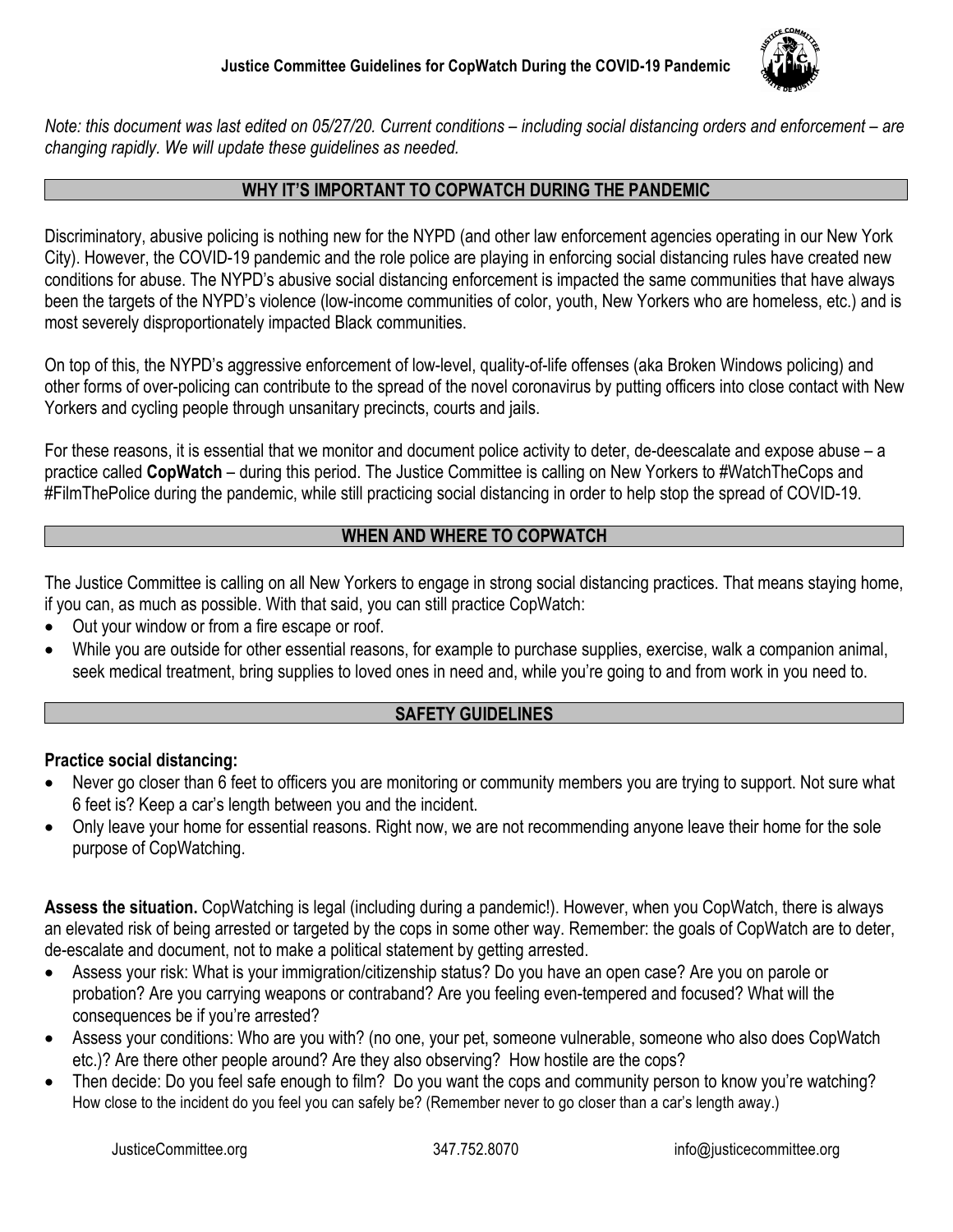

• Keep in mind: every situation is going to be different, so while there are certain key things you should always do, you will always have to assess and make choices based on conditions.

**Call a friend. Let them know where you are and that you're CopWatching. Text or call them where the incident is over.**  That way, someone will know if you're arrested.

If the police ask you for your ID, use your judgment! You are within your right NOT to show ID. Plus showing ID could bring you into closer contact with officers. However, the reality is, cops frequently detain or arrest people who choose to assert this right. Your goal is to not be arrested so you can continue filming the incident. Additionally, if you are taken to a precinct, it will increase your potential exposure to the coronavirus. If asked for ID, try to keep your camera running during your interaction with police. If you decide to show your ID, keep your distance as much as possible (for example, by stretching out your arms.) You can say, "I will give you my ID, but I'd like to keep as much distance between us as possible to protect us both from COVID-19 infection."

If you have disinfecting wipes, wipe down your ID after taking it back. Wash your hands as soon as possible afterwards and don't touch your face before you do.

**When filming in the subway,** keep in mind "ancillary" equipment (additional lights, mics, tripods etc.) is not allowed.

**Debrief if necessary.** It's sometimes even more difficult to observe abuse and harassment on your own, because you can offer the person being targeted less support and you don't have your team to back you up. Call someone a friend or someone from your organization and talk through what you witnessed.

### **GUIDELINES FOR COMMMUNICATING WITH THE POLICE AND THE PEOPLE THEY ARE TARGETING**

### **Communicating with a Community Member**

**When you approach an incident:** Remain calm. As soon as you approach, check the lapel of the officers or the vehicle they are driving to see what precinct or command they're from. If you feel it will not escalate the situation, explain to the person/people being targeted that you are just watching/documenting to make sure the cops do not violate their rights or become abusive. **Examples:** "I'm just going to stand here from over 6 feet away and watch to make sure the cops don't violate your rights." or "I'm just filming the police to make sure they don't become violent."

*\*\*If the police start talking to you move on to the "If the police approach you" section below.*

**If the police don't approach you and don't seem to mind your presence:** ask the person/people being targeted if they are ok and if they know why they're being stopped. They may answer. They also may not for many reasons: they're afraid, the police immediately tell them to be quiet, they don't understand you etc. Don't take it personally. Don't push, but if it seems appropriate and safe, ask if they need you to call someone for them, get a phone number and make the call.

**If the person/people being targeted asks you to stop filming:** Do your best to continue filming. Reassure them that you're just filming the police to make sure they're ok. Use your judgment! If a community member is experiencing an emotional crisis and/or your presence seems to be making the community member increasingly upset, you may want to stop filming or move farther away from the incident. However never leave the incident.

### **If the Police Approach You**

You can say: "I'm not obstructing you in any way. I'm only exercising my legal right to observe the police while you are doing your job. I am over 6 feet away. I am practicing social distancing."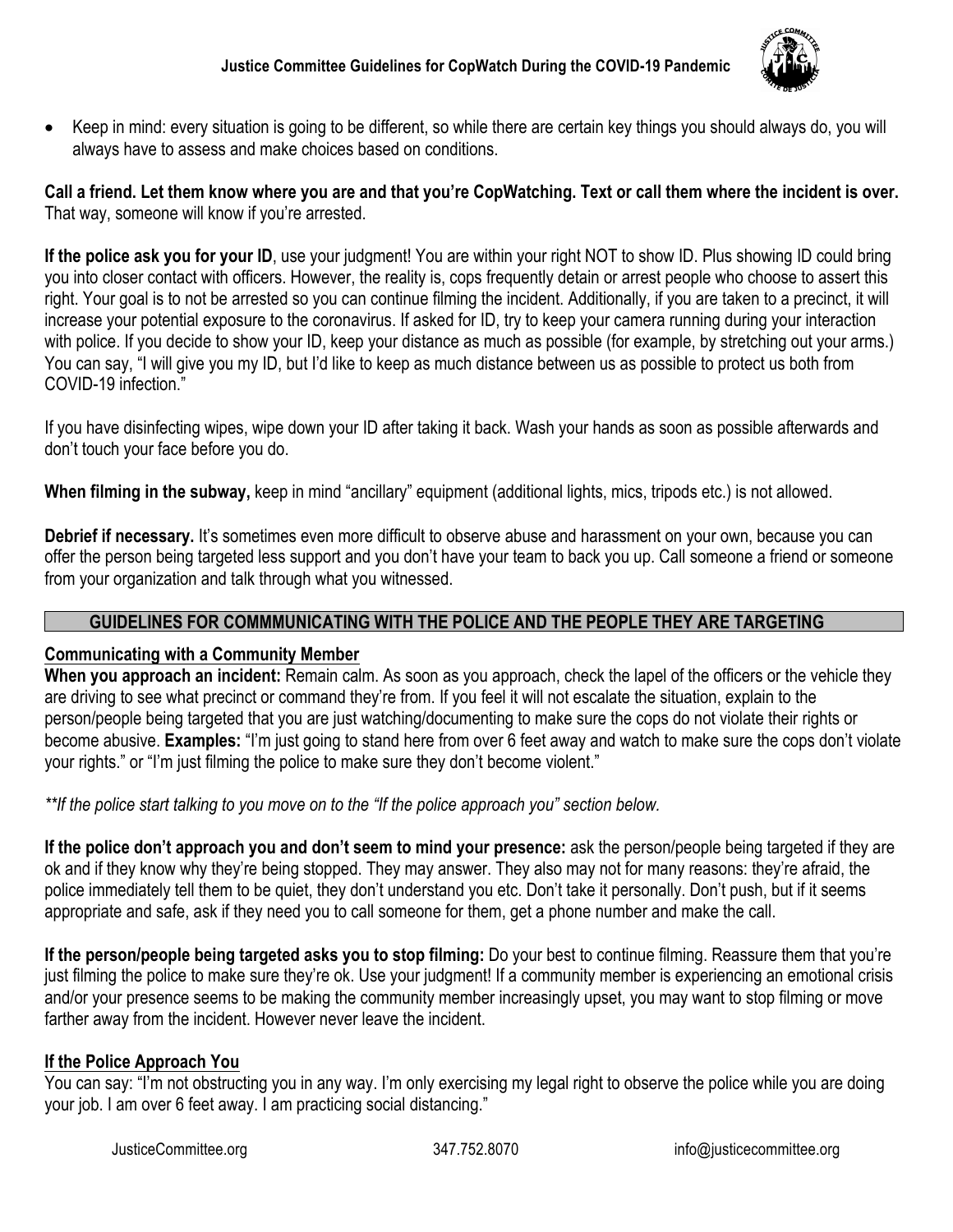

**If the police say you don't have the right to observe and/or film:** Confidently repeat the phrases above. You do have the right! Even if you feel you have to put the camera down, try not to turn it off.

**If the police tell you to get back:** Say you will step back. Take one step back. While stepping back say, "I'm cooperating. I have stepped back. I'm not trying to stop you from doing your job. I'm just exercising my legal right to observe the police. I am over 6 feet away." As the police continue to tell you to step back, continue to take one step back while repeating this response. Do your best not to allow the police to make you leave the scene or push you back so far than you cannot see what's happening. You have the right to observe from a "reasonable distance". Exercise that right!!!

**If the police come within 6 feet of you:** Step away from them, while saying, "You have come closer than 6 feet to me. You are putting us both at greater risk of infection."

# **If the Police Are Not Practicing Social Distancing with the Community Member They are Targeting**

If you feel it will not escalate the situation, announce what's happening or say it loudly to someone you're with. You can say, "The police are closer than 6 feet to that community member. They are not practicing social distancing rules. They are putting themselves and the community member at greater risk of infection."

## **EFFECTIVE COPWATCHING**

## **Guidelines**

- Always wear your CopWatch hat:
	- If you are at home and hear sirens: look out your window or go to a fire escape or balcony if you have one. Have your phone or camera ready.
	- Monitor police presence in your neighborhood and plan your essential trips (exercise, shopping etc.) for times and locations where there are more likely to be police activity.
- Connect with your neighbors safely talk with them through doors, from a 6-foot distances or by phone. Share this information and ask them to contact you and the Justice Committee if they observe abusive police activity.
- Coordinate with neighbors, loved ones or members of your mutual aid pod, if you're in one. Take essential trips outside at different times of the day and share information with one another about what you're seeing.
- Get the full shot. (Try to get the full bodies of the cops and the people they are targeting in your frame.)
- Keep your phone or camera ready. Keep it charged and make sure there is storage space on it.
- Document key info. Record the date, time, location and identifying info about the cops by saying them into your camera or taking notes (if you're not filming). Describe any police misconduct you see. (E.g. "They are searching the community member's pockets. They not give their consent." "The cops are closer than 6 feet from the community member.") However, don't fully narrate what's going on or add commentary as you may drown out what's being said during the incident and/or inadvertently incriminate yourself or others.
- Encourage others around you to observe and/or document. Remind them to stay at least 6 feet from you and the incident.
- If someone is being arrested and you feel it will not escalate the situation, ask if they need you to call someone for them, get a number and make the call. If you feel you can support beyond just documenting, ask their legal name so you can track them through the system.

### **Options**

• If someone's rights are being violated: discuss Know Your Rights information with someone you're with or another witness. (E.g. "Isn't it true that you don't have to consent to a search? Isn't it true you should say out loud 'I do not consent to this search?'" or "Isn't is always a good idea to exercise your right to remain silent?")